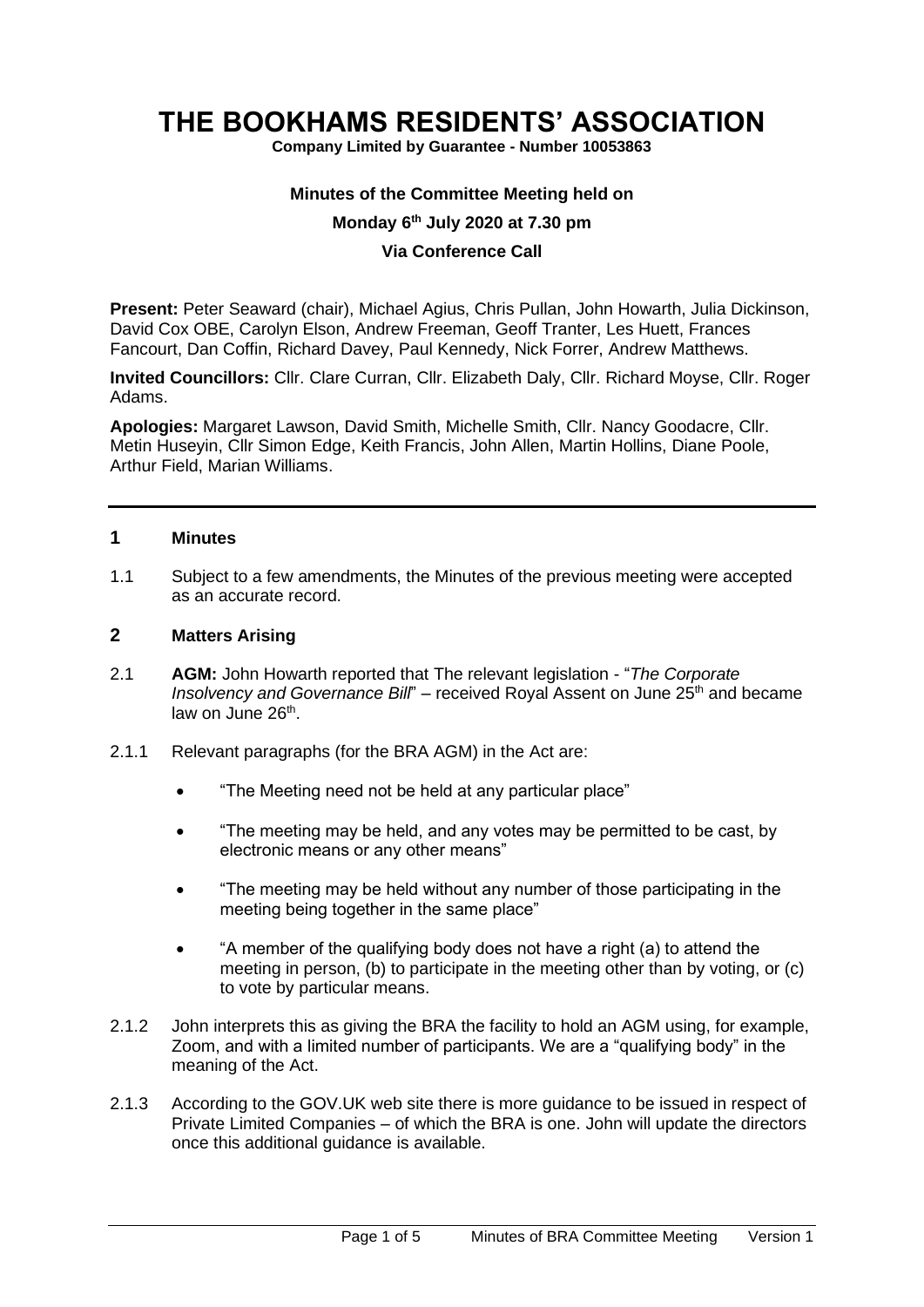- 2.1.4 It was agreed that the AGM should be held online via Zoom and open to the public, but any questions should be submitted in advance.
- 2.2 **Bookham Common:** A resident has been in contact regarding dogs on Bookham Common. As a result, the BRA, Friends of Bookham Common, Bookham Councillors and representatives of the National Trust met several times via video conferences to discuss the problems and what could be done to improve them.
- 2.2.1 Several themes emerged. Dogs and their attacks or interference with wild life, frightening of young children especially, removal of dog mess and the inadequate clearance of public rubbish bins not only on Bookham Common but elsewhere in the village.
- 2.2.2 The resident wanted to investigate what enforceable actions might be taken and Councillors have reviewed this with the relevant enforcement team in Mole Valley The Friends of Bookham Common in association with the NT are working on increasing signage on the Common and finding ways of more education of the NT "dog code". Reporting of any issue to the Police or MVDC has been discussed as well as making sure that the contractor responsible for clearing the public waste bins do their job. The BRA in turn have worked with MVDC to explore ways of improving the ability of all of us to reports problems simply via the MVDC web site.
- 2.2.3 On all these problems reporting on line is key. The reports are recorded and provide written evidence for MVDC to either ensure their contractors take action and also improve their own activities.

# **3 Covid-19**

3.1 **Children's Playgrounds:** It was noted that Mole Valley District Council will not be opening their playgrounds as the Council cannot ensure adequate cleaning regimes can be put in place. The issue is under daily review.

# **4 Correspondence**

4.1 **Mark Tree Donation**: The committee agreed to a donation of £75 for a volunteer organising a mask tree within the village.

# **5 Group Updates**

#### 5.1 **Management Group:**

- 5.1.1 Finance: Chris Pullan reported that the cost of the independent consultant in respect to the replacement youth centre (see below) was being met from the DDOC budget.
- 5.1.2 He also reported that subscriptions of just over £1,000 had been received

#### 5.2 **Planning Group**

5.2.1 **Local Plan**: MVDC reported in their July Newsletter that they had received over 4,000 responses to the consultation, from all over Mole Valley and beyond. The response rate for Bookham North and Bookham South was particularly good, comprising 1,000 plus responses, i.e. circa 25% of all responses. In brief, there were 3 questions – see below. The percentage response rate is also shown.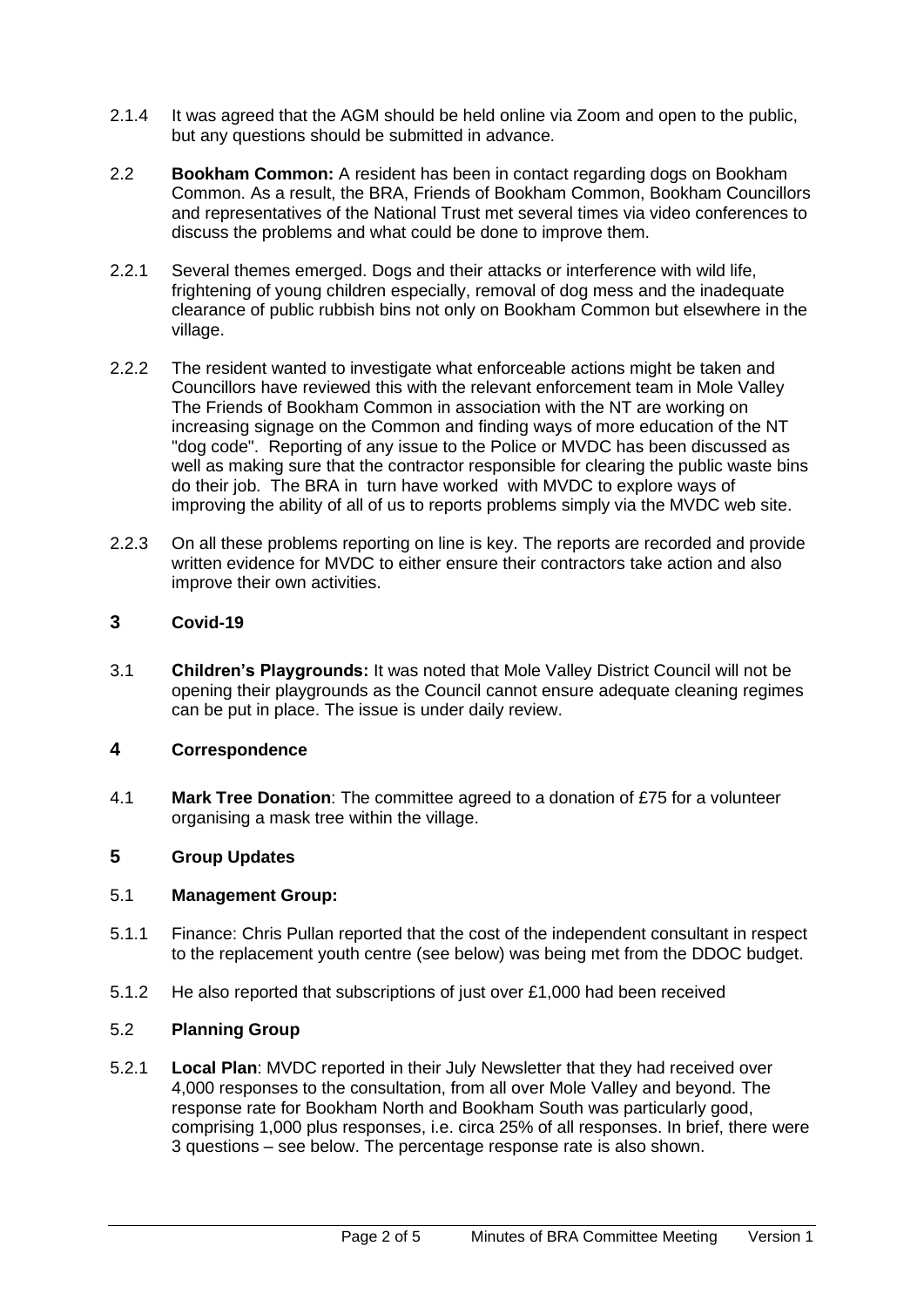- *We have taken a 'brownfield first' approach, with the need for new development being met within built up areas or on previously developed land as far as possible. Do you agree with our 'brownfield first' approach? Yes 90%. No 10%.*
- *We have sought to make more efficient land of brownfield land through: town centre redevelopment; limited reallocation of employment land; mixed-use redevelopment; and increasing densities in opportunity areas. Do you broadly agree with these approaches? Yes 79%. No 21%*
- *However efficiently brownfield land is reused, there is still an unmet need for housing which can only be met on land that has not previously been built on. Do you agree with the use of a small amount of undeveloped, greenfield land for this purpose? Yes 26%, No 74%.*
- 5.2.2 The Council is still reviewing all responses to the consultation, which will continue for several months. There is much work to do, not just in considering the responses, but in refining the evidence they use to put the Local Plan together, i.e. looking closely at landscape and ecology, transport, open space and sports pitch provision, and will put delivery of new infrastructure will be in the forefront of their considerations. They will also be looking at how we select sites for development and will consult further on this.
- 5.2.3 The Future Mole Valley Local Plan will be discussed at MVDC's Extraordinary Scrutiny Committee Meeting on 14th July 2020. This also proposes a change to the period the plan covers, i.e. from 2018-2033 to 2020-2037.
- 5.3 **Planning**: The Planning Committee considered 25 applications and made representations on eight:
	- *20/0748 - 64, Eastwick Drive - Variation of condition 2 of approved planning permission MO/2019/2204 for an outline application for the consideration of access, appearance, layout and scale for the erection of 1 No. two storey dwelling , 1 No. single storey dwelling and a single detached garage following the demolition of existing dwelling, to allow changes to Plot 1.*
	- *20/0789 - 3, Charlwood Close - Erection of a single storey front/side extension, 2 No. bay windows to front elevation and porch, 1 No. dormer to front and rear.*
	- *20/0801 - 64, Eastwick Drive - Erection of 1 No. detached dwelling.*
	- *20/0883 - Land adjacent to 1, Stone Hill Close - Erection of a detached 3 bedroom chalet bungalow with integral garage.*
	- *20/0661 - 9, Groveside, Bookham - Reduce the crown of a number of trees.*
	- *20/0342 - The delay in the animated sign being removed.*
	- *20/0647 - Removal of trees at 39, The Park whilst a planning application is under review.*
	- *20/0922 - 67, Keswick Road - Erection of two new dwellings following the demolition of existing bungalow*
- 5.3.1 **The Garstons Application**: It was noted that 32 responses had been submitted to the Council regarding a planning application on a plot of land in The Garstons. This was sufficient for a representative of the objectors to address the Committee.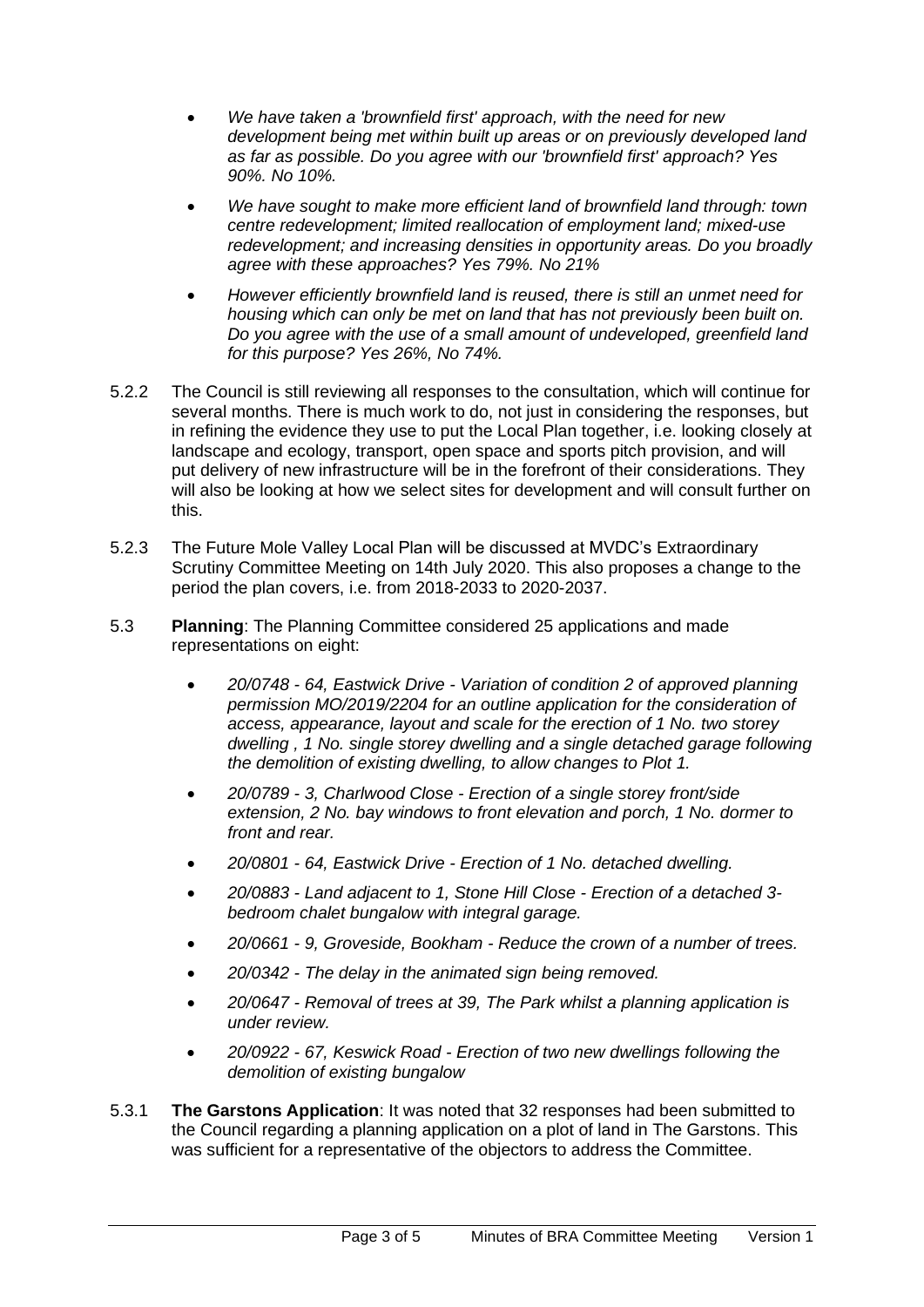5.3.2 **Taxi Sign:** There is an illuminated taxi sign at the station that does not have planning permission. The Council had sent a letter requesting the owners to take it down but no action to date. The full process can be fairly drawn out, i.e. 3 letters have to be sent before enforcement can be actioned.

## 5.4 **Environment Group**

5.4.1 **Planting**: Peter Seaward thanks Frances Fancourt for the planting at the top of the High Street.

## 5.5 **Community Group**

- 5.5.1 **Health:** Keith Francis reported that at the Improved Healthcare Together meeting on the  $3<sup>rd</sup>$  July, the proposal for a new hospital received approval on the Sutton site. Around "85% of the current services will stay at Epsom and St Helier hospitals with six major services being brought together in the new specialist emergency care hospital, including A&E, critical care and emergency surgery."
- 5.5.2 According to the trust, the estimated travel time by ambulance to the new hospital from all areas is 30 minutes. There will be a "new" bus service which will be an extended H1 Epsom hospital to St Helier hospital service and will comes west as far as Leatherhead. In Keith's opinion, this new bus service will be inadequate and should extend to Bookham and Fetcham and also cater for residents who wish to attend/visit the Royal Marsden which is next door.
- 5.5.3 The car parking at Epsom and St Helier hospitals will be improved.
- 5.5.4 **Youth Centre Replacement:** A Zoom meeting was held between the BRA, local councillors, Leatherhead Youth Project and Roger Hutton. Roger in an independent Planning and Development Consultant and had written a report, at the request of the BRA, to explore the options for a new build on the Lower Road Recreation Ground. The report went through a number of issues that may be seen as an obstacle for approval, not least that the rec is on Green Belt land, in which case Very Special Circumstances would need to be evident. The report outlined these and presented to councillors for information.
- 5.5.5 The report will be submitted to Surrey County Council so that it will be available to them when submitting a planning application. Clare Curran reported, at that meeting, that SCC would be submitting 2 planning applications. One outline planning application for a new youth centre on the Lower Road rec, and one for a replacement facility, with a housing element, on the existing site.
- 5.5.6 Should both be approved then SCC would need to decide their next step. Should the Lower Road one be rejected then the existing site would be the only remaining option.
- 5.5.7 It was noted that the former Youth Centre was now temporarily being used as a distribution hub and Covid testing centre.

# 5.6 **Communications & Membership Group**

- 5.6.1 **Publicity:** Les Huett reported that during June publicity activities have concentrated on the web site with a Business Community section added and posts on:
	- Re-purposing of the former youth centre as a Food Distribution Hub.
	- Eastwick Park Medical Centre PPG "Footfall" survey